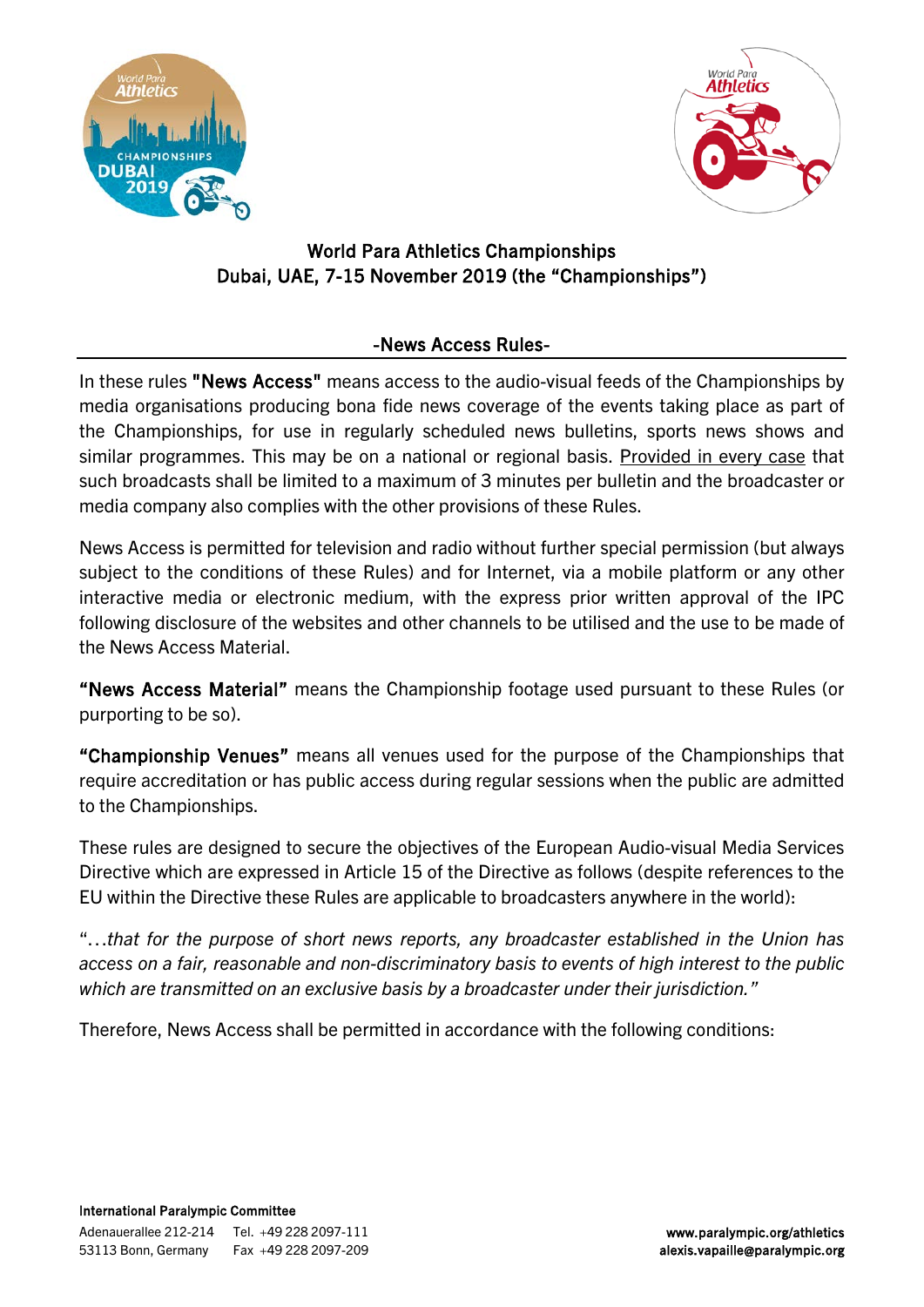



- 1. The material must be obtained through the Rights Holder in each territory, Host Broadcaster or the IPC.
- 2. Programmes that feature News Access Material shall not be positioned or promoted as official Championships programmes and the broadcaster shall not falsely claim to be a rights holder.
- 3. Subject to the exception for all-news networks as outlined below, the News Access Material may appear in no more than four programmes per day.
- 4. The amount of News Access Material used in any one programme shall not exceed a total of three (3) minutes and the duration of any News Access Material contained in a programme shall not exceed one third (1/3) of the duration of the particular event being reported on.
- 5. News Access Material may not be shown live; there must be a delay of at least 60 minutes following the end of the session reported on and the use of the News Access Material.
- 6. News Access Material may only be used for a period of 72 hours following the completion of the session being reported on. After such period, the footage becomes part of the IPC proprietary archive. IPC archive material cannot be shown without a license from the IPC and the payment of an appropriate rights fee; otherwise there will be breach of copyright and potential legal action for damages and/or an account of profits.
- 7. Should any 'fair dealing' or similar provisions contained in any applicable national law permit the use of any IPC archive footage without first obtaining a license from the IPC, then the amount of News Access otherwise permitted by these Rules shall be reduced by the duration that such footage is permitted to be used pursuant to such fair dealing or similar provisions.
- 8. Subject to Paragraph 9 below, in the case of an all-news network, it may utilise News Access Material during multiple news broadcasts, as long as the combined time that this is shown does not exceed a total of twelve (12) minutes per day.
- 9. Non-Rights Holders, provided they are holders of ENR accreditation, will have access with equipment to the press zone of the mixed zone and press conference rooms and main media centre as well as access without equipment to other parts of the Championships Venue.